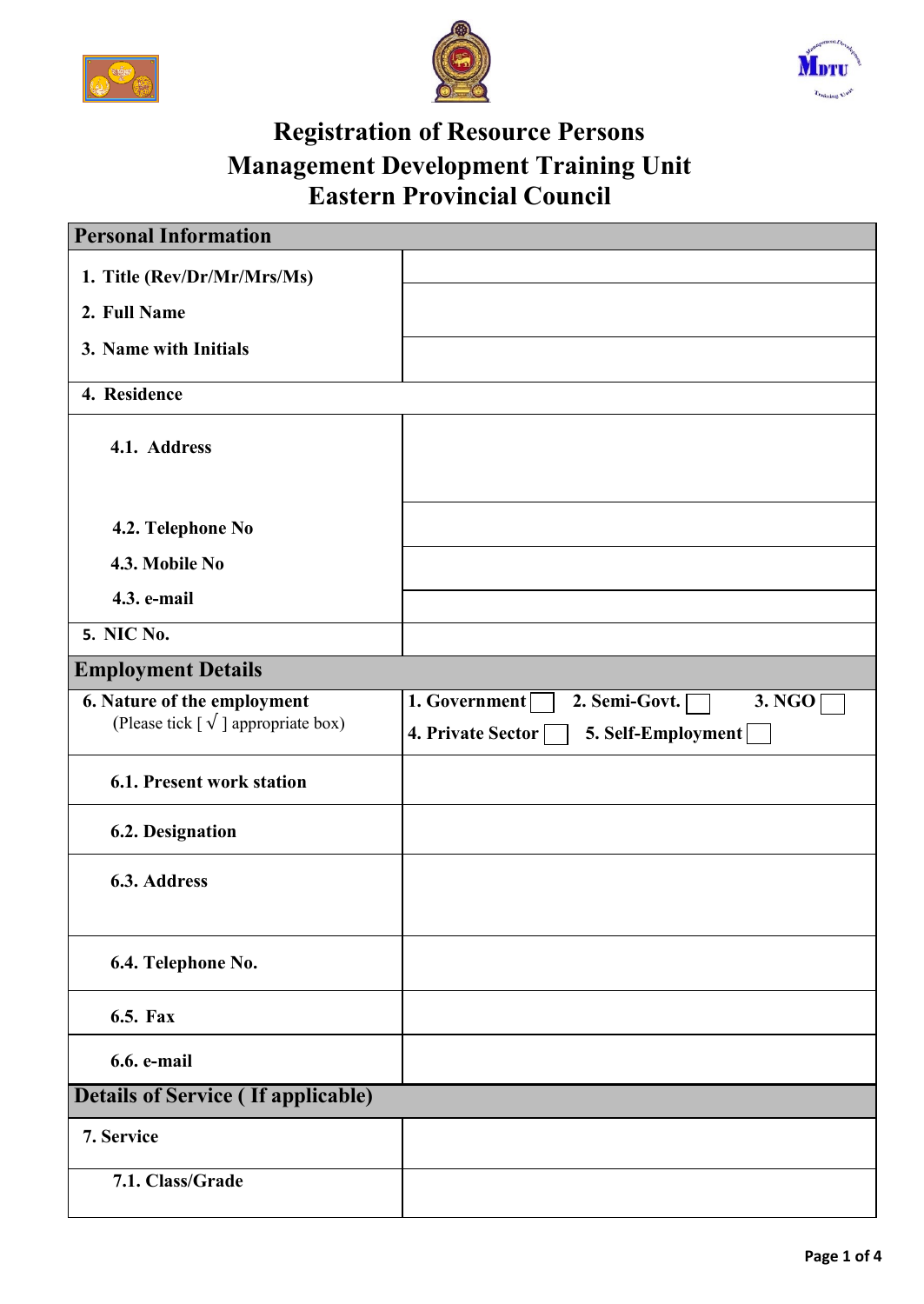| 8. Educational Qualifications (Please attach certified copies) |                                             |                      |                                 |  |  |
|----------------------------------------------------------------|---------------------------------------------|----------------------|---------------------------------|--|--|
| No.                                                            | Doctorate / Postgraduate / Degree / Diploma | <b>Year of award</b> | <b>University / Institution</b> |  |  |
|                                                                |                                             |                      |                                 |  |  |
|                                                                |                                             |                      |                                 |  |  |
|                                                                |                                             |                      |                                 |  |  |
|                                                                |                                             |                      |                                 |  |  |

|     | 9. Professional Qualifications (Please attach certified copies) |               |                                 |  |  |  |
|-----|-----------------------------------------------------------------|---------------|---------------------------------|--|--|--|
| No. | Title                                                           | Year of award | <b>University / Institution</b> |  |  |  |
|     |                                                                 |               |                                 |  |  |  |
|     |                                                                 |               |                                 |  |  |  |
|     |                                                                 |               |                                 |  |  |  |
|     |                                                                 |               |                                 |  |  |  |

| 10. ToT / Certified Trainers (Please attach certified copies) |                 |                    |  |  |  |  |
|---------------------------------------------------------------|-----------------|--------------------|--|--|--|--|
| <b>Year of Training</b>                                       | <b>Duration</b> | <b>Institution</b> |  |  |  |  |
|                                                               |                 |                    |  |  |  |  |
|                                                               |                 |                    |  |  |  |  |
|                                                               |                 |                    |  |  |  |  |
|                                                               |                 |                    |  |  |  |  |
|                                                               |                 |                    |  |  |  |  |
|                                                               |                 |                    |  |  |  |  |

| 11. Experience in training/teaching for public officers (Please attach a certified copies) |                     |      |                |               |  |
|--------------------------------------------------------------------------------------------|---------------------|------|----------------|---------------|--|
| <b>Title of the Training</b>                                                               | <b>Institutions</b> | From | T <sub>0</sub> | <b>Medium</b> |  |
|                                                                                            |                     |      |                |               |  |
|                                                                                            |                     |      |                |               |  |
|                                                                                            |                     |      |                |               |  |
|                                                                                            |                     |      |                |               |  |
|                                                                                            |                     |      |                |               |  |
|                                                                                            |                     |      |                |               |  |
|                                                                                            |                     |      |                |               |  |

| <b>12. Research Papers and Publications (If any)</b> |  |  |  |  |
|------------------------------------------------------|--|--|--|--|
|                                                      |  |  |  |  |
|                                                      |  |  |  |  |
|                                                      |  |  |  |  |
|                                                      |  |  |  |  |
|                                                      |  |  |  |  |
|                                                      |  |  |  |  |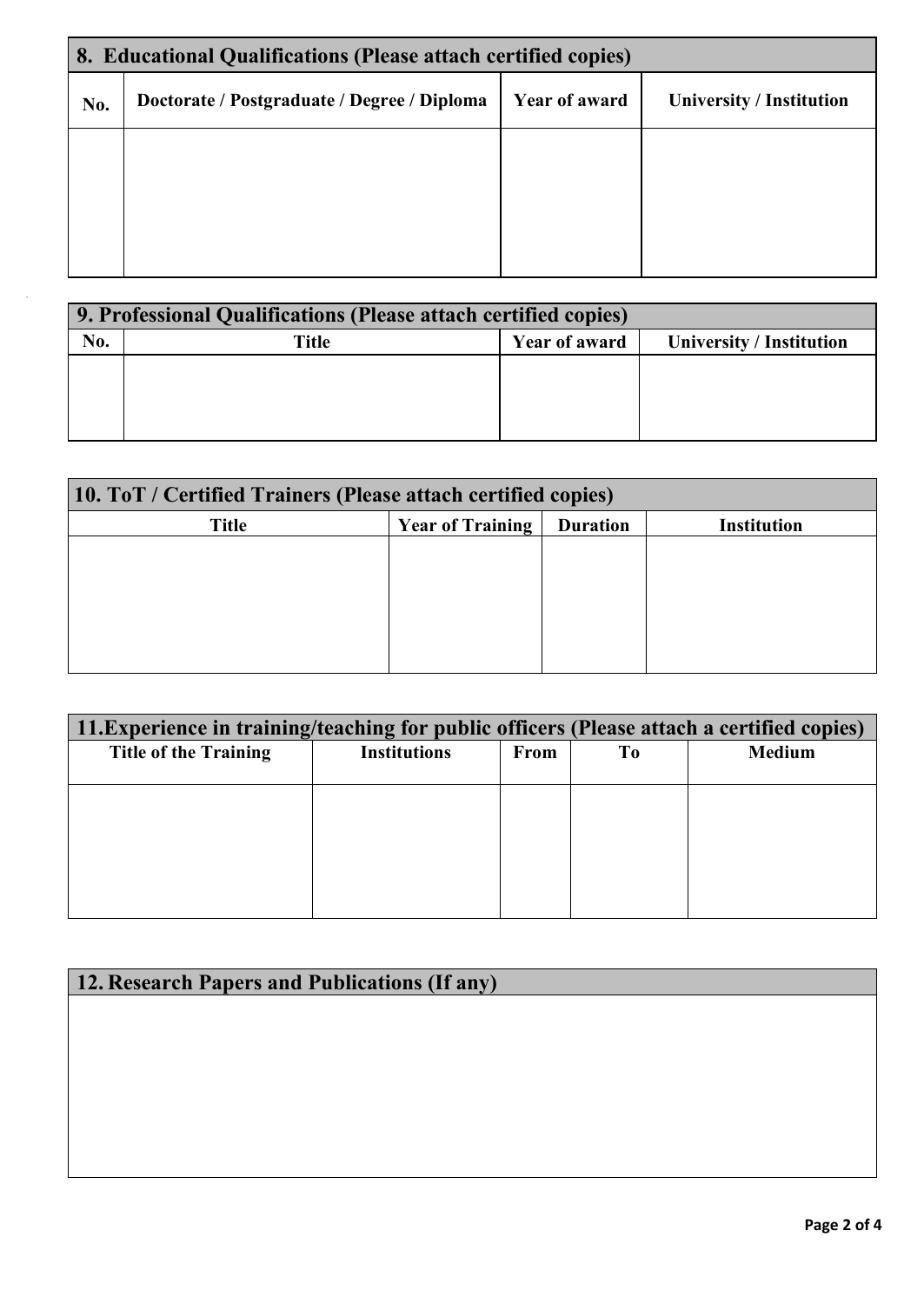|                | 13. Areas of specialization (Please mention the specific area under the relevant subject |  |  |  |  |
|----------------|------------------------------------------------------------------------------------------|--|--|--|--|
| N <sub>0</sub> | <b>Subject Categories</b>                                                                |  |  |  |  |
|                | 13.1 Administration & establishment matters for Public Service                           |  |  |  |  |
|                |                                                                                          |  |  |  |  |
|                |                                                                                          |  |  |  |  |
|                |                                                                                          |  |  |  |  |
|                |                                                                                          |  |  |  |  |

|                | 13.2 Public finance                         |
|----------------|---------------------------------------------|
| $\mathbf{1}$   |                                             |
| $\overline{2}$ |                                             |
| $\mathfrak{Z}$ |                                             |
| $\overline{4}$ |                                             |
| 5              |                                             |
| 13.3 Planning  |                                             |
| $\mathbf{1}$   |                                             |
| $\overline{2}$ |                                             |
| $\overline{3}$ |                                             |
| $\overline{4}$ |                                             |
| 5              |                                             |
|                | 13.4 Information & Communication Technology |
| $\mathbf{1}$   |                                             |
| $\overline{2}$ |                                             |
| $\overline{3}$ |                                             |
| $\overline{4}$ |                                             |
| 5              |                                             |
|                | 13.5 Language skills                        |
| $\mathbf{1}$   |                                             |
| $\sqrt{2}$     |                                             |
| $\overline{3}$ |                                             |
|                | 13.6 Soft Skills & Personality Development  |
| $\mathbf{1}$   |                                             |
| $\overline{2}$ |                                             |
| 13.7           | Managerial Skills.                          |
| $\mathbf{1}$   |                                             |
| $\overline{2}$ |                                             |
| 13.8           | Public Relations & Positive attitude.       |
| $\mathbf{1}$   |                                             |
| $\overline{2}$ |                                             |
| 13.9           | Productivity Development & Good Governance. |
| $\mathbf{1}$   |                                             |
| $\overline{2}$ |                                             |
| 13.10          | Government Policy (e.g. RTI, SDG)           |
| $\mathbf{1}$   |                                             |
| $\overline{2}$ |                                             |